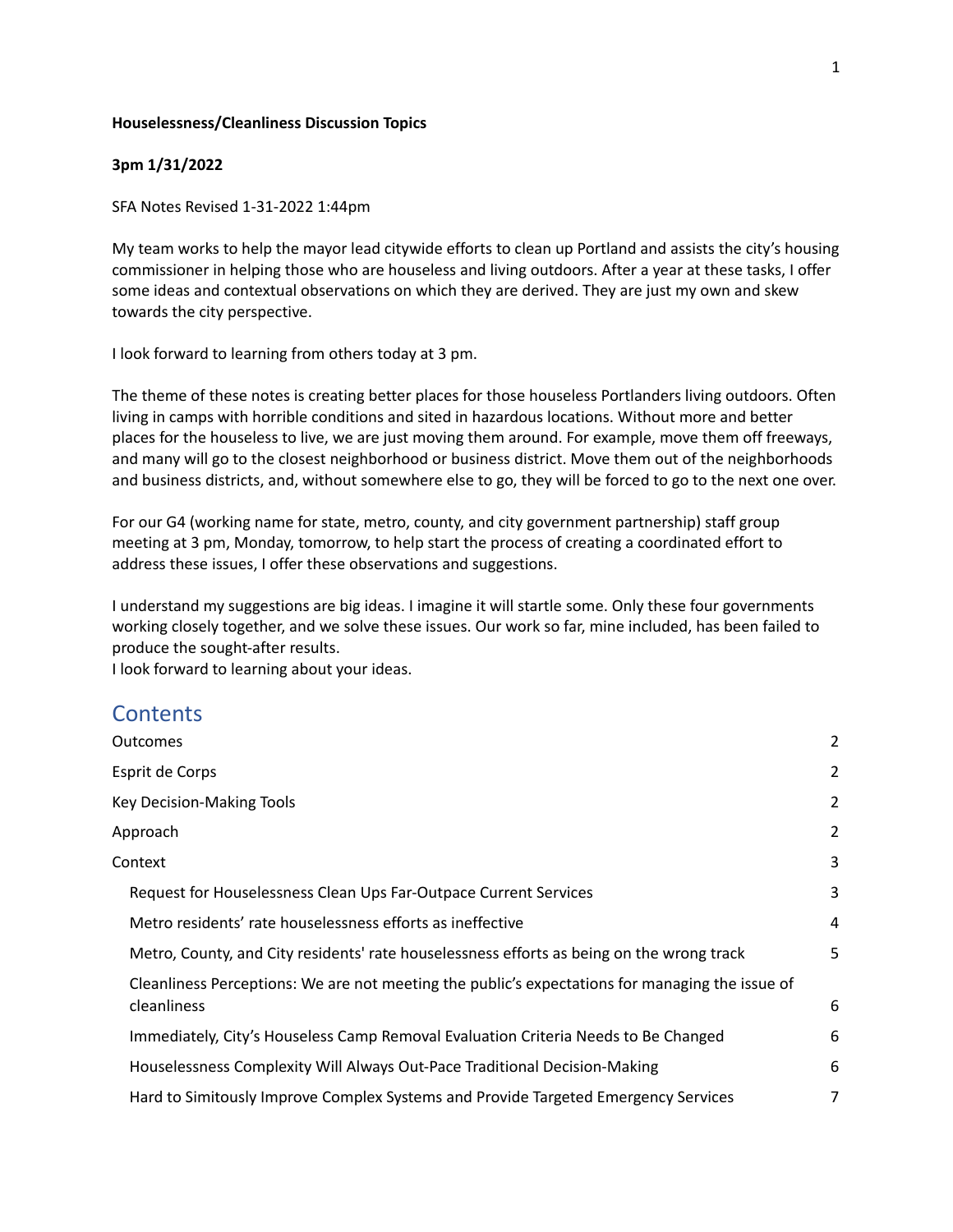| Co-Location of Trash Sites and Houseless Camps            |   |
|-----------------------------------------------------------|---|
| Violation of Public Sanitation and Chronic Nuisance Rules |   |
| Increasing Number of Campers Are Being Killed and Injured | 8 |

## <span id="page-1-0"></span>**Outcomes**

Phased-in launch of elements starting June 1, 2022, and with a project life of three years:

- Create shelter occupancy for 3000 houseless (number fine-tuned by 2022 count underway).
- Make a face-to-face to every unhoused Portlander, who has resided in Portland for a year, and actionable offer of a warm place to sleep, needed services.
- End need for unsanctioned houseless camps in Portland
- Clean up the local right of ways and public lands.

# <span id="page-1-1"></span>Esprit de Corps

To achieve tangible and visible progress for those suffering houselessness and for a clean city; we are all going to have to change and improve upon what we are already doing, how we are doing it, and do more of it together in a new coordinated manner called the "G4 Partnership" (working title).

# <span id="page-1-2"></span>Key Decision-Making Tools

To launch a new coordinated effort by June 1, 2022, led by the Governor, Metro President, Multnomah County Chair, and Mayor of Portland, use currently available executive and/or emergency powers to enact agreed-upon elements of a G4 Recovery Plan to end unsanctioned camping and clean up the city.

Engaging the political leadership of adjacent municipalities (e.g., City of Gresham, City of Milwaukie) and counties (Clackamas, Washington) would add regional support while potentially complicating our ability to act quickly. Governor makes a FEMA disaster request<sup>1</sup> for Portland and statewide assistance for governments, individuals, and businesses. 2 3

# <span id="page-1-3"></span>Approach

<sup>1</sup> <https://www.fema.gov/disaster/how-declared>

<sup>2</sup> <https://www.fema.gov/assistance/public>

<sup>3</sup> <https://www.fema.gov/assistance/individual>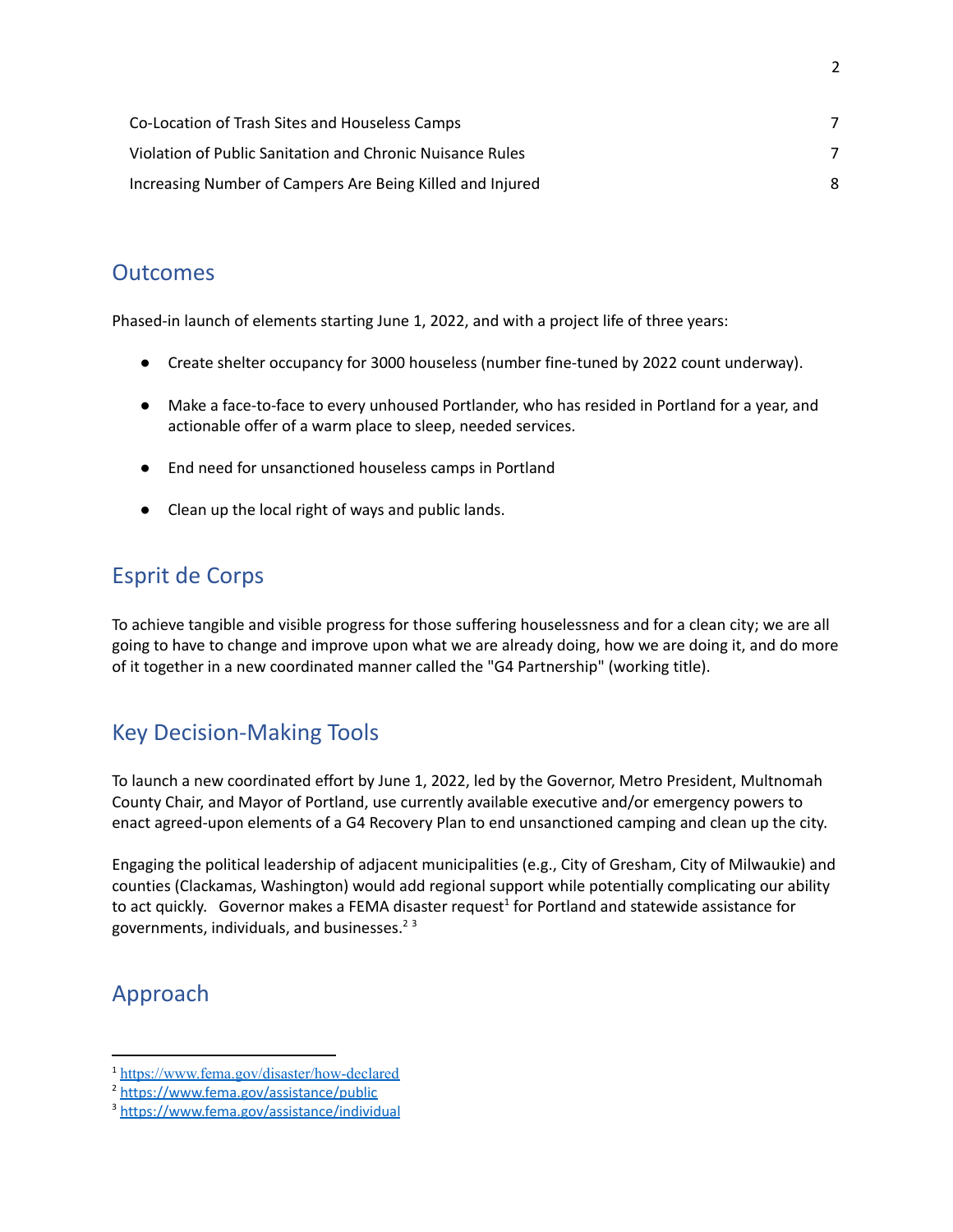- Hire G4 Partnership staff to assist in planning, startup actions, implementation, monitoring, and management of this three-year project.
- Houseless Service Centers (HSC): Build one to three sites with total shelter occupancy for 3000 (number will be fine-tuned by 2022 houseless count underway) that would be developed to exist for three years when the Metro housing services measure is fully funded.
	- o At the state level, for inspiration, draw on Governors Newsome<sup>45</sup> and Inslee's  $6$  recently announced statewide houselessness reduction plans.
	- o Use lessons learned from other campus-based houseless service models.
	- o Staffing includes assigning unarmed Oregon National Guard security specialists and medical corps and PSU social work graduate students.
	- o Providing its own land or using eminent domain for privately owned land, the city offers the site(s) served by light rail MAX or frequent bus service.
	- o The county is provided funding to provide mental health and substance abuse outreach recovery services and oversees the contracted or county-run shelter(s) manager.
	- o Build out a planned number of Safe Rest Villages (SRV) and coordinate their use with HSC and other County houselessness-related services.
	- o Using a phased-in no camping approach, the city prohibits all unsanctioned camping. Starts removing camps that have the highest community safety impacts, such as all schools, medical facilities, shelters, ADA violators, and in camps located higher-speed transportation locations.
	- o Create a multi-state, county, and city coalition to ask for federal recognition of houselessness disaster. Governor, Chair, and Mayor invite their west coast counterparts to join in making official and simultaneous requests for FEMA to declare houseless a federal emergency eligible to federal funds.

# <span id="page-2-0"></span>**Context**

## <span id="page-2-1"></span>Request for Houselessness Clean Ups Far-Outpace Current Services

4

6

[https://www.gov.ca.gov/2021/05/11/california-roars-back-governor-newsom-announces-historic-12-billion-packag](https://www.gov.ca.gov/2021/05/11/california-roars-back-governor-newsom-announces-historic-12-billion-package-to-confront-the-homelessness-crisis/) [e-to-confront-the-homelessness-crisis/](https://www.gov.ca.gov/2021/05/11/california-roars-back-governor-newsom-announces-historic-12-billion-package-to-confront-the-homelessness-crisis/)

<sup>5</sup> <https://www.gov.ca.gov/wp-content/uploads/2021/05/HOMELESSNESS-CRISIS-FACT-SHEET.pdf>

[https://www.governor.wa.gov/sites/default/files/Homelessness\\_PolicyBrief\\_Update.pdf?utm\\_medium=email&utm](https://www.governor.wa.gov/sites/default/files/Homelessness_PolicyBrief_Update.pdf?utm_medium=email&utm_source=govdelivery) [\\_source=govdelivery](https://www.governor.wa.gov/sites/default/files/Homelessness_PolicyBrief_Update.pdf?utm_medium=email&utm_source=govdelivery)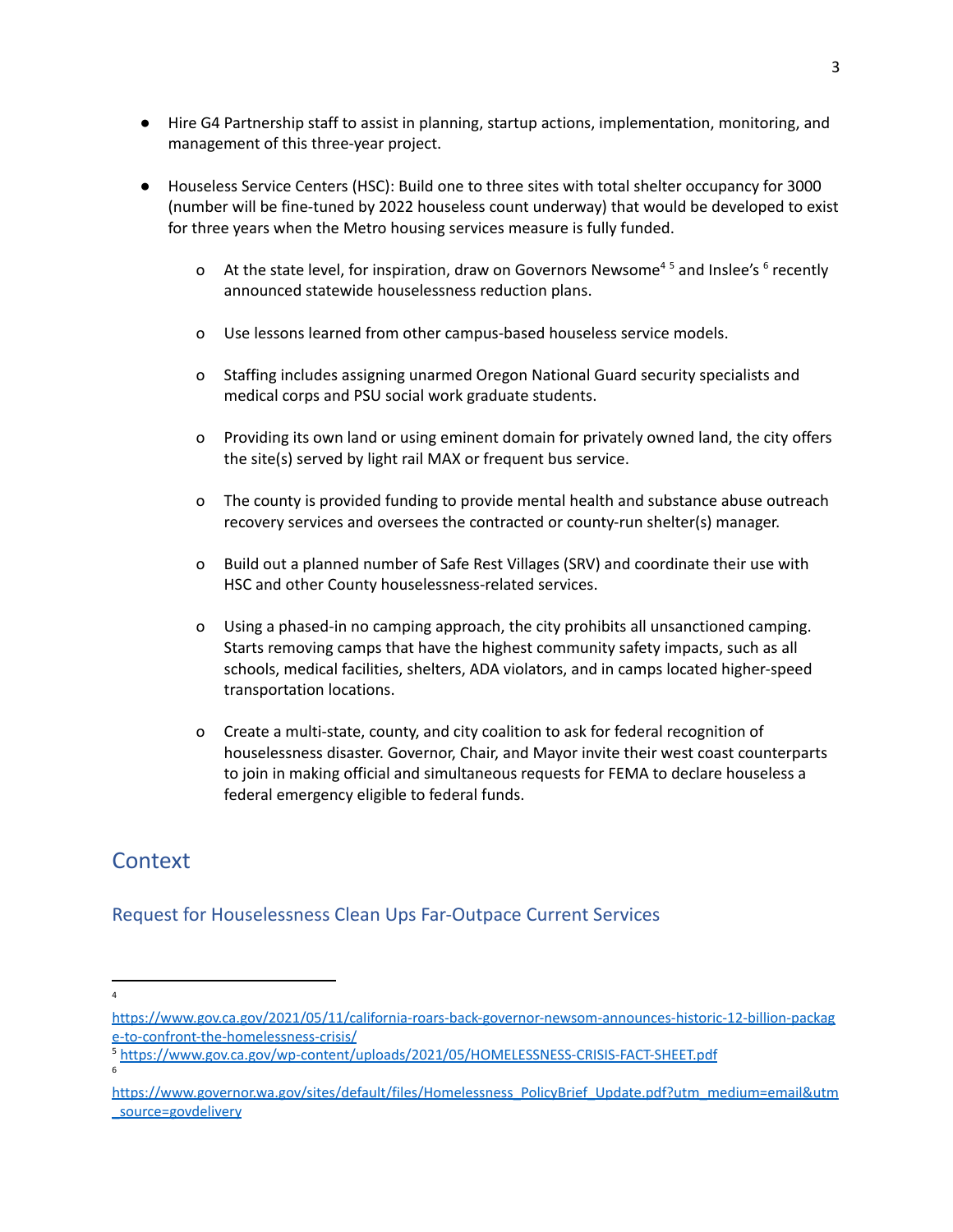In 2021. the city received 78,573 houselessness-related complaints and requests for services (2021) relating to 250 observed active encampments.

The city has increased its houselessness-related clean-up and removal funding four-fold in two years.

But the existing encampments have been on-site longer, with more debris residents in rougher shape than the pre-pandemic cohort. Each campsite, on average, takes longer to remove. The city is removing only an average camp clean-up of 5-7 camps per week last year compared to 30-40 per week pre-pandemic.

## <span id="page-3-0"></span>Metro residents' rate houselessness efforts as ineffective



#### **Reasons Spending is Effective**

| What specific changes or improvements have you seen that make<br>you say that? *Asked of "Effective" | Overall |
|------------------------------------------------------------------------------------------------------|---------|
| Can't name any specific improvements                                                                 | 18%     |
| More housing for the homeless                                                                        | 15%     |
| Without spending it would be worse/assume money is helping/the<br>money is needed                    | 14%     |
| Removing/cleaning up of encampments                                                                  | 9%      |
| More homeless services downtown                                                                      | 4%      |
| More street response/support to homeless                                                             | 4%      |
| From what I've heard on the news                                                                     | 4%      |
| Response to mental health issues                                                                     | 3%      |
| Sanitation has improved                                                                              | 3%      |
| Designated areas for the homeless                                                                    | 3%      |
| Seeing fewer homeless on the streets                                                                 | 2%      |
| Other                                                                                                | 5%      |

#### **Reasons Spending is Ineffective**

| What specific problems have you seen that make you say that?<br>*Asked of "Ineffective" | Overall |
|-----------------------------------------------------------------------------------------|---------|
| Homeless camps/tents/more/large homeless camps                                          | 20%     |
| Homelessness has increased/gotten worse                                                 | 18%     |
| Trash/garbage/unsanitary conditions                                                     | 9%      |
| More crime/violence/concern for safety/fear of being attacked by<br>homeless people     | 9%      |
| Number of people on the streets/amount of homeless on streets                           | 8%      |
| See no difference/not getting better                                                    | 6%      |
| Housing services inadequate/not providing alternatives/rent<br>increases                | 6%      |
| Drug use/worsening drug abuse/needles on the ground                                     | 5%      |
| Homeless people in residential areas/on my property                                     | 4%      |
| Not helping with mental illness solutions for homeless                                  | 3%      |
| Amount of money spent/money spent not producing the needed<br>results                   | 3%      |

Source: Likely Voters in Metro Regional District,

<https://peopleforportland.org/wp-content/uploads/2022/01/Metro-Homeless-Survey-F-Public.pdf> , GS Strategy Group, Conducted 13-16-2021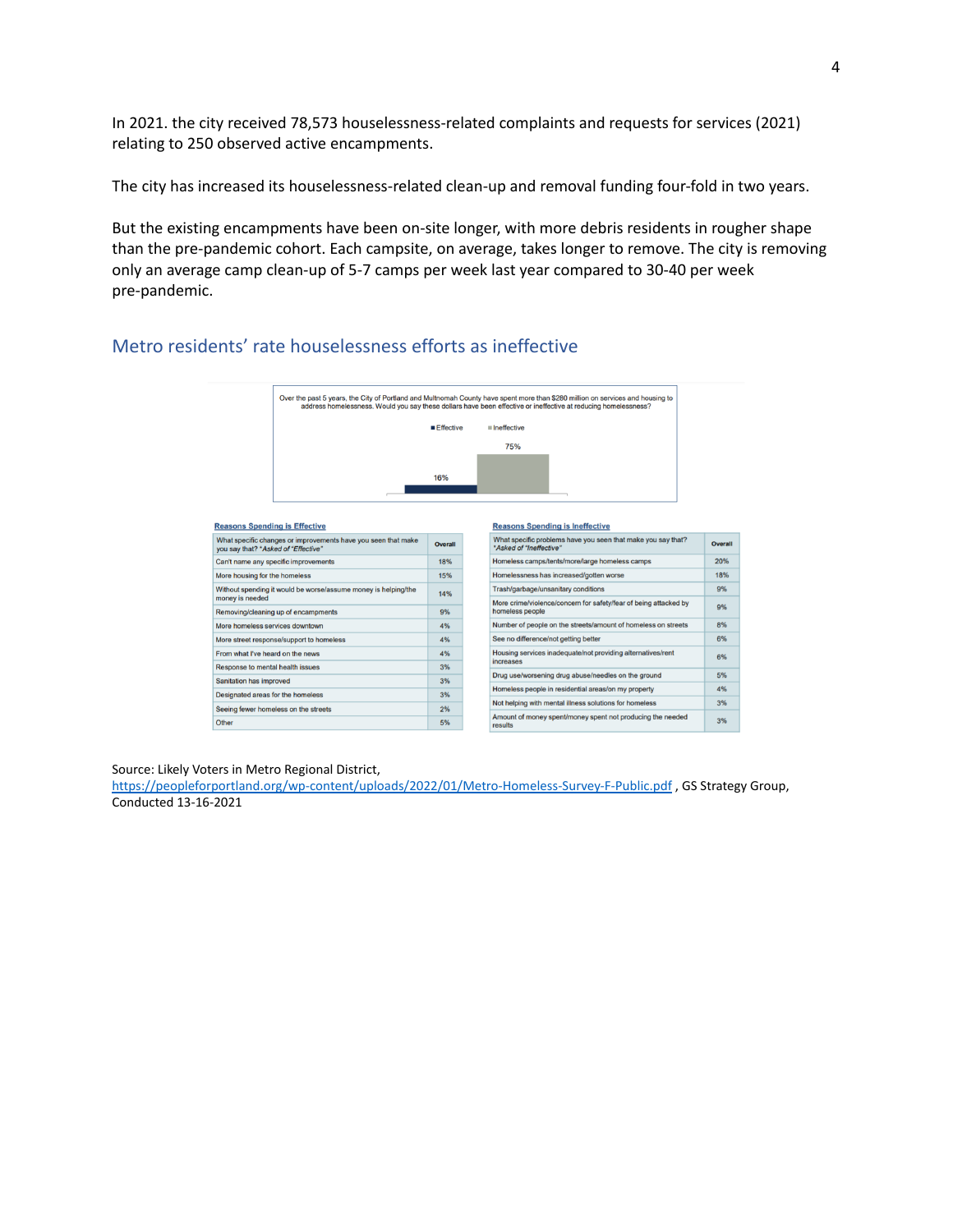## <span id="page-4-0"></span>Metro, County, and City residents' rate houselessness efforts as being on the wrong track



Source: Likely Voters in Metro Regional District,

<https://peopleforportland.org/wp-content/uploads/2022/01/Metro-Homeless-Survey-F-Public.pdf> , GS Strategy Group, Conducted 13-16-2021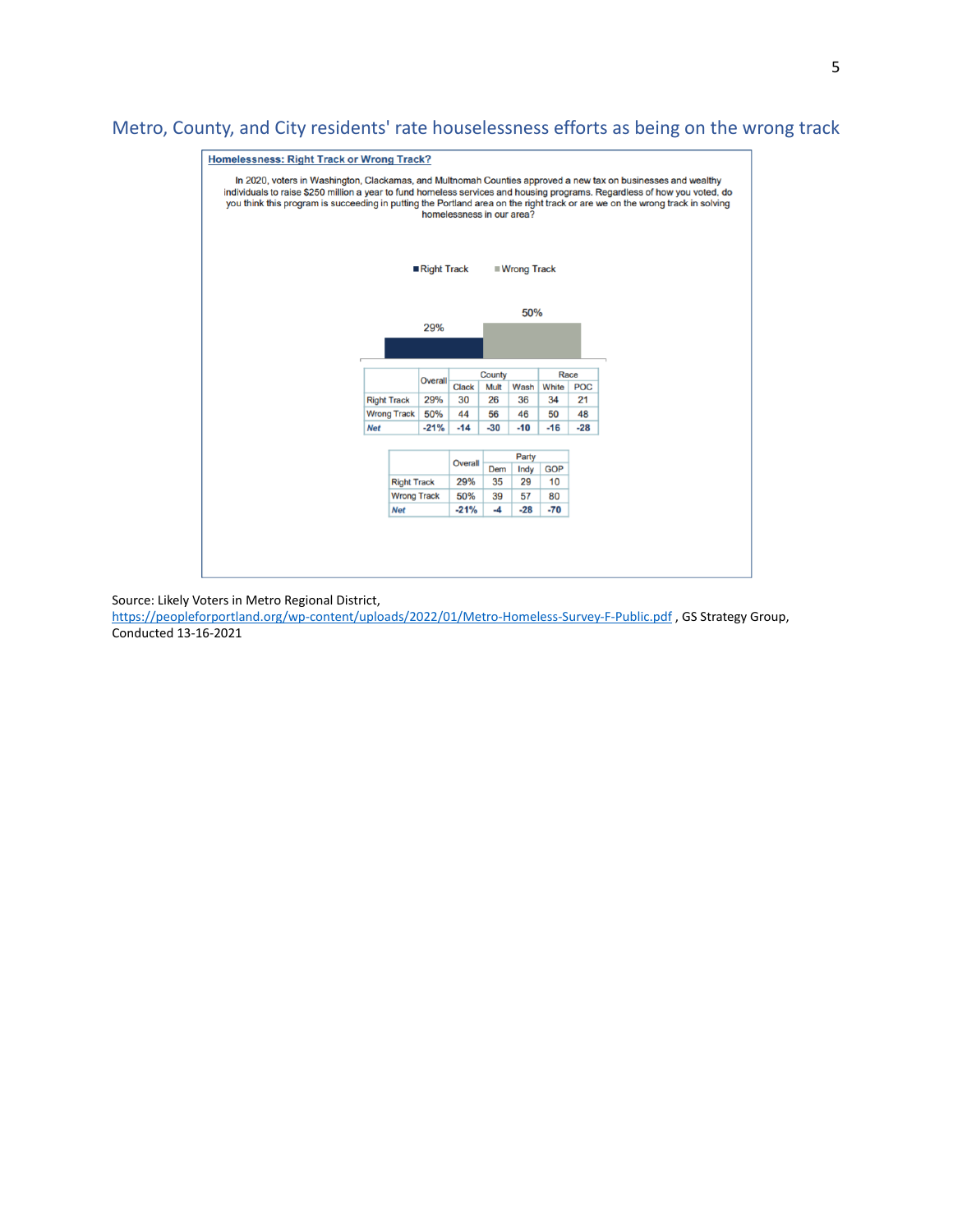<span id="page-5-0"></span>Cleanliness Perceptions: We are not meeting the public's expectations for managing the issue of cleanliness



### <span id="page-5-1"></span>Immediately, City's Houseless Camp Removal Evaluation Criteria Needs to Be Changed

The city's criteria for judging whether or not a houseless camp should be removed needs to be quickly updated to deal with current conditions. For example, it provides for immediate posting for removal when a campsite:

- Inherently dangerous locations, like freeways and other high-speed traffic corridors
- Repeatedly violates federal ADA rules
- Blocks access to public utilities and other mission-critical infrastructure
- Fails to meet public health guidelines
- Within \_\_\_ feet of a government-sanctioned shelter
- Within \_\_\_ feet of a school campus/boundary
- Within \_\_\_ feet of a medical facility

<span id="page-5-2"></span>Houselessness Complexity Will Always Out-Pace Traditional Decision-Making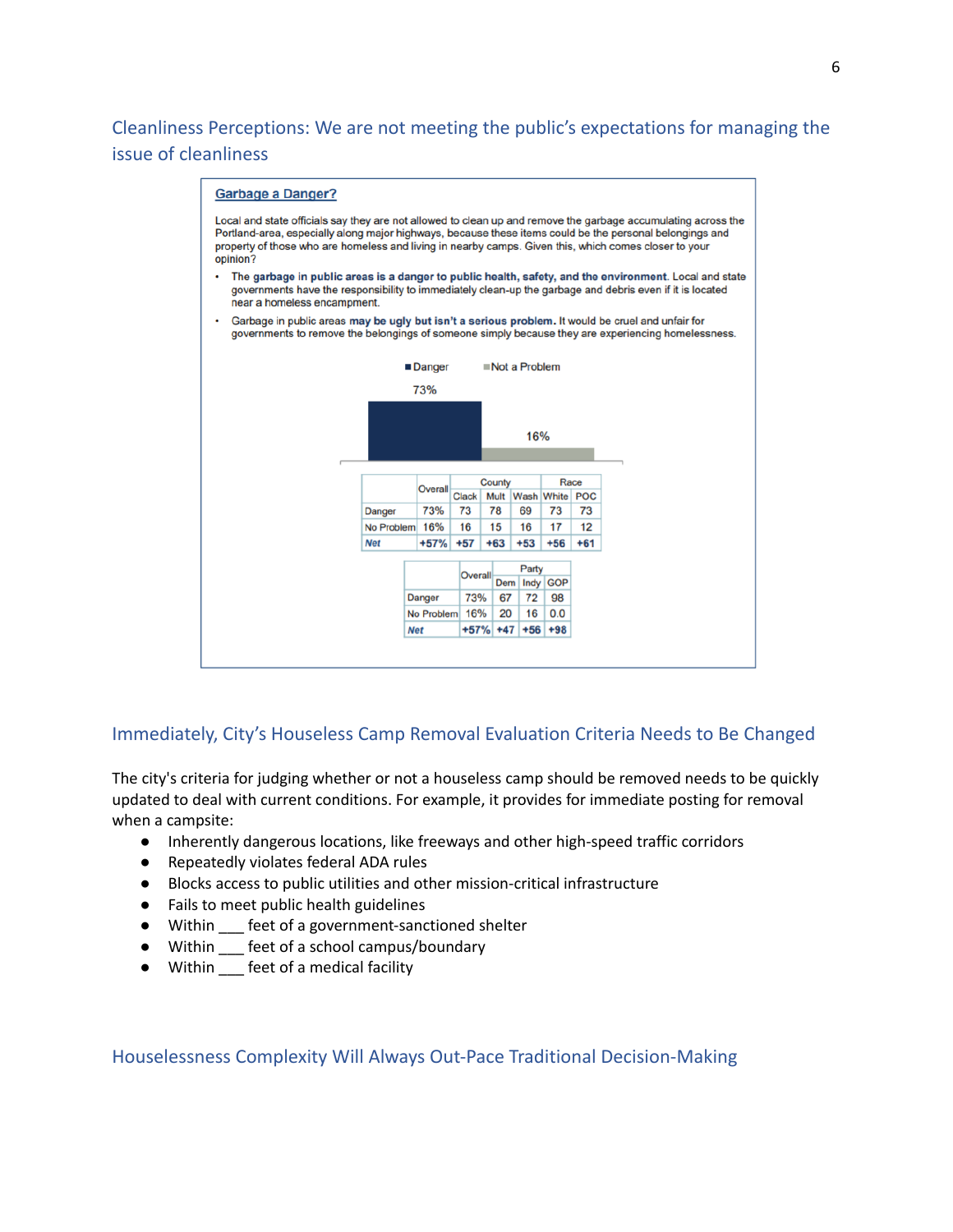As we know, emergency decrees exist to cut through processes that are fine for everyday work but not in a crisis. Emergency decrees bring together systems that do not work closely otherwise but need to in an emergency. Maybe less chartered territory, but it seems reasonable to suggest that human-made disasters like houselessness that ends lives and livelihoods disaster need an emergency response just as a forest fire blazing through a community does. We should demand this recognition from the federal government, even if we lose.

## <span id="page-6-0"></span>Hard to Simultaneously Improve Complex Systems and Provide Targeted Emergency **Services**

Under the banner of continuous improvement, among G4, there is a lot of excellent work underway to improve existing houselessness programs and services. But much of that much-needed good work will not make its way to ground level in time for the houseless crisis upon us.

Much like the response of creating new temporary housing and service site for other disasters, I suggest an emergency disaster approach of a larger campus(es), led by a G4 Partherhsip staff team that we can all add contributed services and resources to help those living houseless outdoors.

## <span id="page-6-1"></span>Co-Location of Trash Sites and Houseless Camps

With an increased effort of ramped-up volunteers, government staff, and contracted staff, modest progress has been made on dirty sites abatement to the point that most remaining sites to clean are houseless related. I believe this is especially true for many locations along Portland's freeways.

*"In our experience, a vast majority of trash picked up by SOLVE volunteers in Portland originates from the houseless community, either from recently-moved camps or accumulated trash in the camps. In addition, all of the Portland complaints calls we receive are related to the houseless, mainly regarding trash piles along city streets and freeways."*

### **Kris Carico, Chief Executive Officer, SOLVE, January 27, 2022**

*"A large percentage of our vendor staff hours and budget has been dedicated to removing hundreds of tons of trash and debris from active and abandoned campsite locations..."*

### **Mark Wells, Executive Director, Downtown Portland Clean & Safe, January 27, 2022**

### <span id="page-6-2"></span>Violation of Public Sanitation and Chronic Nuisance Rules

If you have been to the older and larger houseless camps sites, it is easy to observe the filth many homeless are forced to live. Surging use of drugs like fentanyl-laced meth seems to have fueled a surge in property crimes, like auto and catalytic converter thefts. Some camps show signs of being sites for coordinated illegal activities, like drug dealing, bike and vehicle chops shops, and more.

I have been told school parents, neighbors, and business owners are gathering evidence and looking for potential plaintiffs and lawyers to sue state, county, and city for failing to enforce camps that violate public sanitation and chronic nuisance rules.